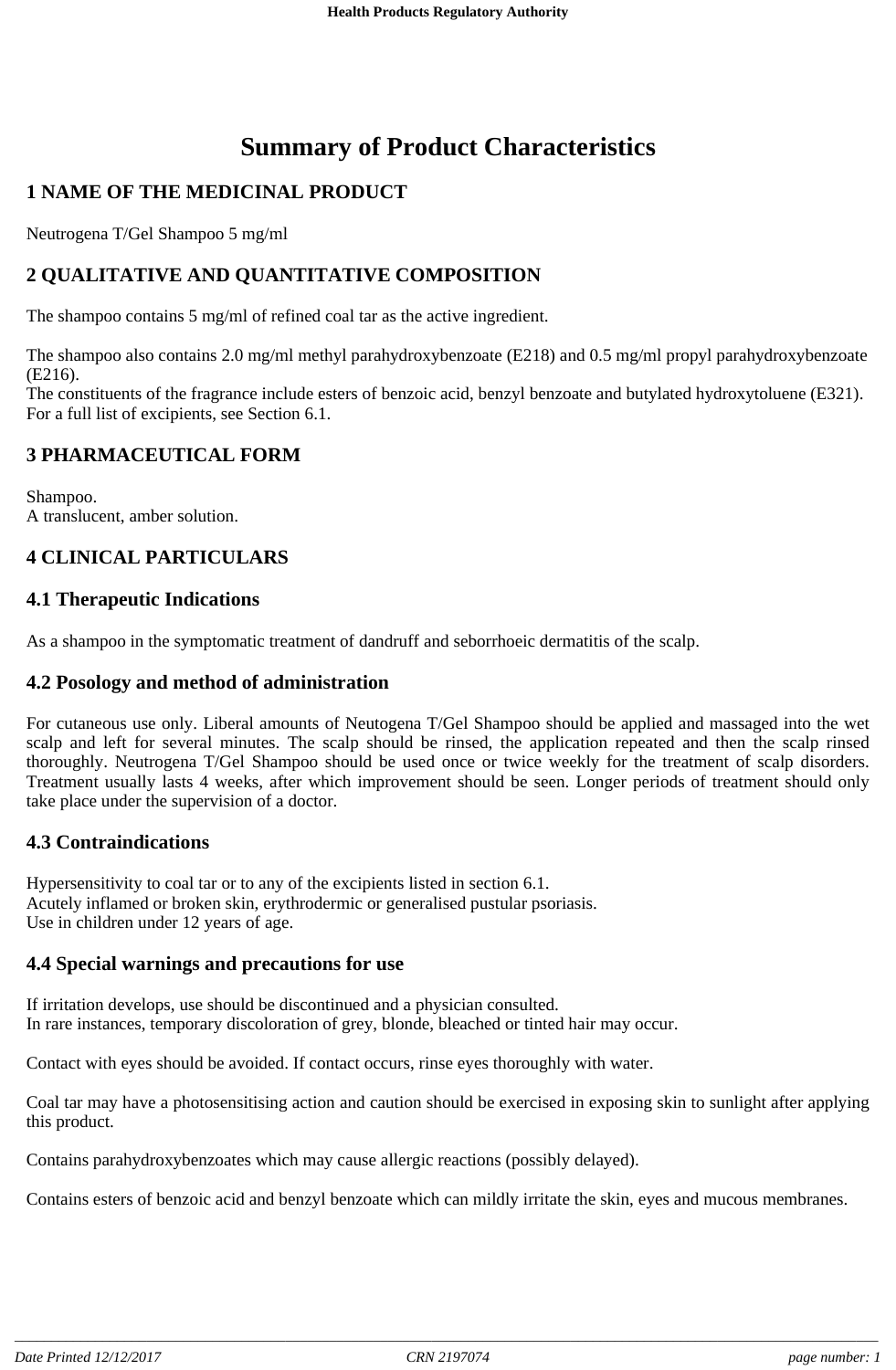Contains butylated hydroxytoluene which may cause local skin reactions (e.g. contact dermatitis) or irritation to the eyes and mucous membranes.

#### **4.5 Interaction with other medicinal products and other forms of interaction**

No interaction studies have been performed.

#### **4.6 Fertility, pregnancy and lactation**

There are no data from the use of Neutrogena T/Gel Shampoo in pregnant women or during lactation. Studies in animals have shown fetotoxic and teratogenic effects of coal tar products (see Section 5.3). Neutrogena T/Gel Shampoo should not be used in pregnancy and lactation unless the risks and benefits have been evaluated and discussed with a physician.

## **4.7 Effects on ability to drive and use machines**

Not relevant.

#### **4.8 Undesirable effects**

An increased risk of skin cancer in animals exposed to high concentrations treated with coal tar has been reported. However, epidemiological studies in patients are inconclusive. The risk of carcinogenicity should be taken in to account when considering the suitability of this medicinal product for patients (see also Section 5.3).

Adverse drug reactions (ADRs) identified during clinical trials and post-marketing experience with coal tar are listed below by System Organ Class (SOC). The frequencies are provided according, to the following convention:

Very common  $\geq 1/10$ Common  $\geq 1/100$  and  $< 1/10$ Uncommon  $\geq 1/1,000$  and  $< 1/100$ Rare  $\geq$  1/10,000 and < 1/1,000 Very rare < 1/10,000 Not known - cannot be estimated from the available data

ADRs are presented by frequency category based on 1) incidence in adequately designed clinical trials or epidemiology studies, if available, or 2) when incidence cannot be estimated, frequency category is listed as 'Not known'.

| <b>System Organ</b><br>Class (SOC) | <b>Frequency</b> | <b>Adverse Drug Reaction</b><br>(Preferred Term) |
|------------------------------------|------------------|--------------------------------------------------|
| <b>Immune System</b>               | Not known        | Hypersensitivity (including                      |
| <b>Disorders</b>                   |                  | Urticaria, Photosensitization)                   |
| Eye Disorders                      | Not known        | Eye irritation                                   |
| Skin and                           | Not known        | Angioedema                                       |
| Subcutaneous                       |                  | Hair colour changes                              |
| <b>Tissue Disorders</b>            |                  | Hair loss                                        |
|                                    |                  | Rash                                             |
| General                            | Not known        | Application site reactions                       |
| Disorders and                      |                  | (including burning sensation,                    |
| Administrative                     |                  | irritation, pruritus and dry                     |
| <b>Site Conditions</b>             |                  | scalp)                                           |

**Other Adverse Drug Reactions identified in published literature include:**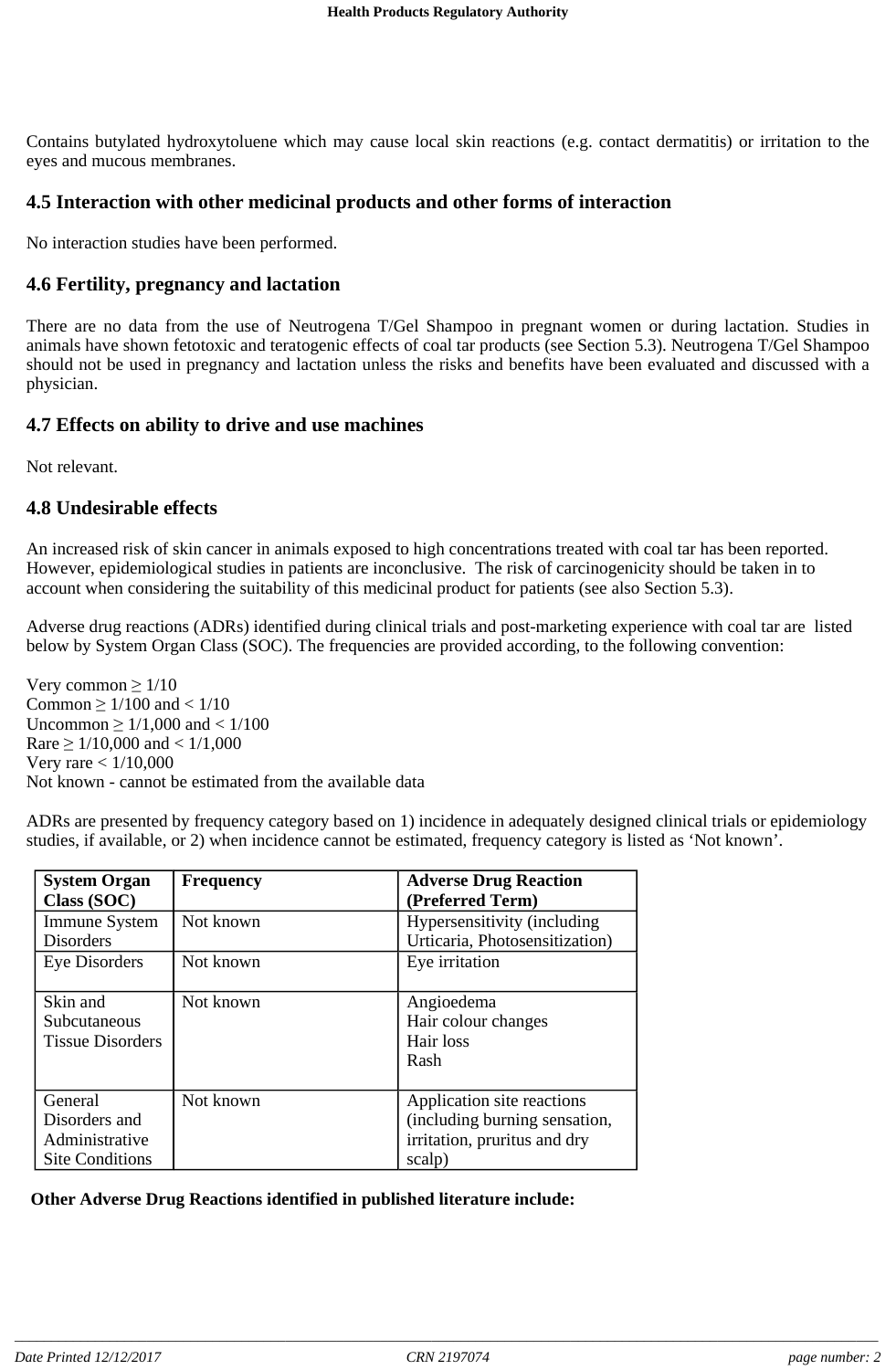#### **Skin and subcutaneous tissue disorders**

Dermatitis acneiform

#### **Reporting of suspected adverse reactions**

Reporting suspected adverse reactions after authorisation of the medicinal product is important. It allows continued monitoring of the benefit/risk balance of the medicinal product. Healthcare professionals are asked to report any suspected adverse reactions via HPRA Pharmacovigilance, Earlsfort Terrace, IRL-Dublin 2; Tel: +353 1 6764971; Fax: + 353 1 6762517. Website: www.hpra.ie; E-mail: medsafety@hpra.ie

## **4.9 Overdose**

Not applicable.

In the event of oral ingestion, seek immediate medical advice. The use of gastric lavage or activated charcoal is not recommended as coal tar is corrosive. Supportive therapy may be given.

## **5 PHARMACOLOGICAL PROPERTIES**

## **5.1 Pharmacodynamic properties**

Pharmacotherapeutic group: Medicated Shampoo, ATC code: D11 AC 30

Tar preparations have been extensively used in the treatment of various skin diseases for 50 years. The precise mode of action is not known. Tar suppresses DNA synthesis in hyperplastic skin by inhibiting mitotic activity and protein synthesis. It reduces epidermal proliferation and dermal infiltration, thus producing a return to normal hornification. Tar also has (cellular) proliferation-inhibiting, vasoconstrictive, antipruritic and antiseptic properties. This is of significance in the treatment of skin diseases where there is increased cell partition, such as dandruff. Tar preparations are used extensively in preparations intended for use in the treatment of scalp conditions. This form of treatment has proved to be safe and effective.

## **5.2 Pharmacokinetic properties**

Little is known about the percutaneous absorption, residence time and excretion of coal tar, although there is epidermal metabolism of polyaromatic hydrocarbons, and the urine of patients undergoing therapy with high levels of raw coal tar contains substances which apparently originate from the raw coal tars used. The potential for systematic absorption of coal tar from Neutrogena T/Gel Shampoo is extremely low, in particular because it is used as a shampoo that can be washed off after use.

## **5.3 Preclinical safety data**

Certain of the ingredients of coal tar are mutagenic and genotoxic carcinogens. In animal studies, coal tar has been shown to increase the incidence of epidermal carcinomas and self-limiting keratoacanthomas. After dermal application of coal tar products, fetotoxic and teratogenic effects were observed in rats and mice at high doses. However, epidemiological studies with patients are inconclusive. Nevertheless, the possible risk to patients of prolonged treatment should be taken into account when considering usage of this medicinal product.

## **6 PHARMACEUTICAL PARTICULARS**

## **6.1 List of excipients**

Macrogol lauryl ether (4) Sodium lauryl ether sulfate Cocodiethanolamide Cocamidopropyl betaine Imidazolidinyl urea